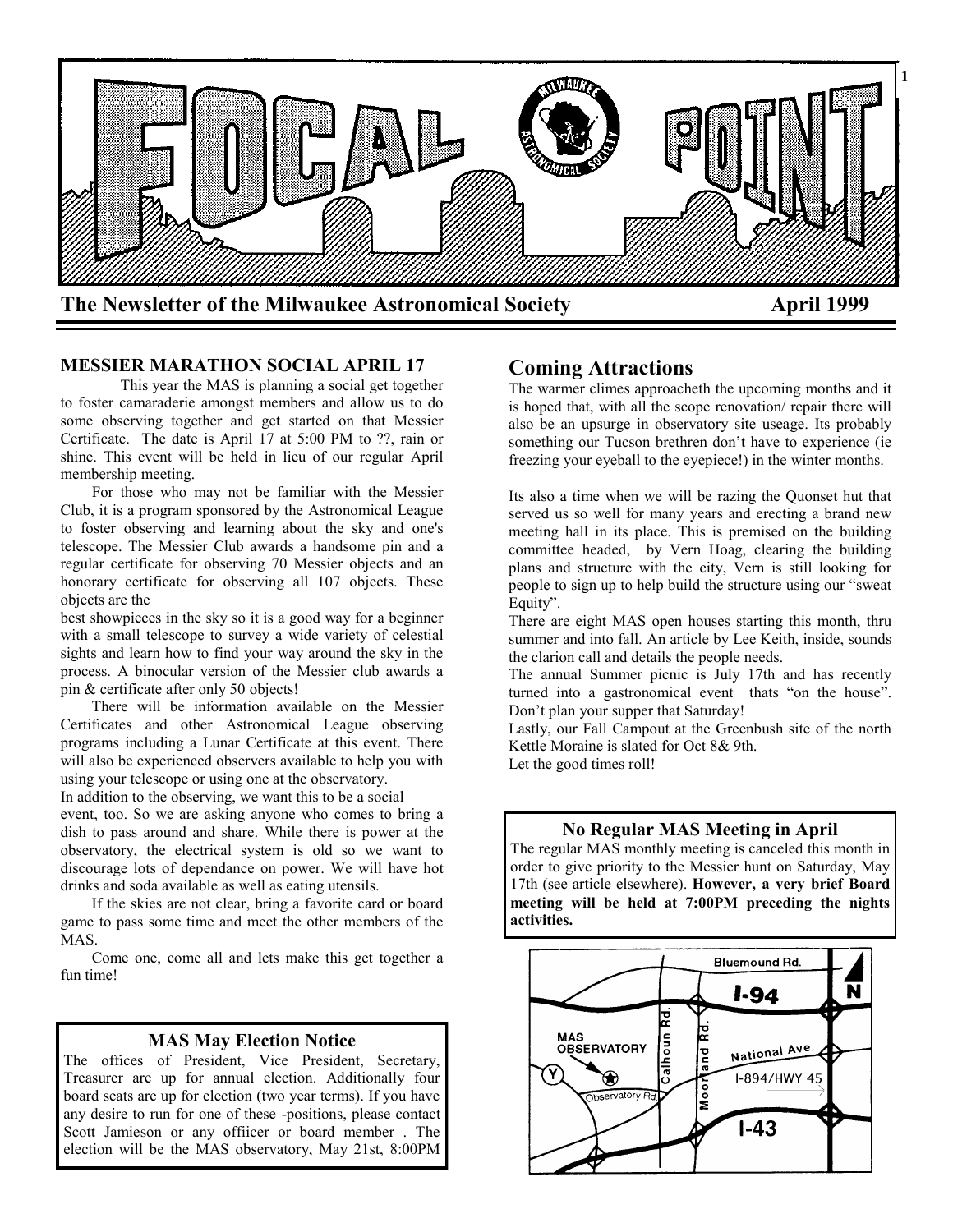## **Presidents Message**

I hope that many people will participate in the Messier Hunt scheduled for April 17 out at the observatory. I have found over the years that many people get in, and then out of, amateur astronomy because they really don't have enough knowledge of the sky to feel comfortable with their ability to find things and soon get bored with what is easy to find. The five brightest planets are easy to find and see through a telescope, but there is usually not enough detail to hold an observers interest for more than a short time each evening.

The moon has a wealth of detail, but unless you really study the geology of the moon and know what you're looking at, it too can fade in interest. (For many of us it is usually the object of irritation because it's light is blocking out what we really want to see!) My own reason for being interested in amateur astronomy has always had more to do with my love of building telescopes than in using them.

 In the last couple of years, however, I have spent more time around others in the club that really are enthusiastic observers and have found that the thrill of the hunt can be a real reward for the work involved in finding objects. While I will admit that the CCD camera that the MAS now owns has made a dramatic difference in the joy I get from finding an object, it is easy to find much better images of anything I want to see on the Internet or in books. My point is that it is not the image that is thrilling, it is only the dramatic proof that I was able to find and document an object that 99.9% of the worlds population does not even know exits!

I am not a hunter of game or a fisherman, though I have tried both. I am a hunter of galaxies and clusters of thousands of stars. I delight in giant clouds of gas because I know that, in some, new worlds are being born. I look at these objects and know that I own a time machine because I am seeing them with light that left them eons ago. I ask myself what they would look like now from close up and realize that the study of astronomy is the only way to try to answer that question Like most endeavors, the more you understand, the more interesting the subject becomes.

When we have our Messier hunt, it is true that we will be hunting dim fuzzy patches of light and that it is easy to be disappointed with an object once it is found. It is the knowledge of what that fuzzy patch of light represents that makes it become real. It is good to remember the hunter who hunts big game with a camera or the fisherman who throws all the fish he catches back. In the end, it was the pride in the ability to mount a successful hunt, not eating the fish, that brings the satisfaction.

 So, come join us on our expedition, the game is big and the jungle is huge, but the pleasure of finding these elusive objects can be very real. *Scott Jamieson, President MAS*

### **WE NEED OPEN HOUSE SPEAKERS!**

 This is the annual call for speakers to give a short (15 min) program on each of the open house nights. These programs are geared to a grade school audience. Because of the possible construction of the new building, we may not have an auditorium so we may have to wing it outside. We may hang a sheet on Z-building and have an outside show, weather permitting. If you would like to talk on one of the open house topics below, call Lee Keith at 425-2331 ASAP.

 In addition to speakers, I want to encourage members to come out and help with the crushing crowds that attend all open houses. :-) If it cloudy, less people are needed, but on clear nights we need everyone that can come. Not surprisingly, clear nights are MUCH more popular than cloudy ones. We need members to direct people coming in from the parking lot; help out with sales of the Astronomical materials we have available; operate a telescope (your own or one from the MAS); talk with our visitors about our organization and the wonders of the sky. It really is a rewarding experience to share your enthusiasm for the hobby with newcomers. Please come out to share the fun! Open house dates are the

following Fridays:

| <b>Constellation Myths</b>      |
|---------------------------------|
| Moon Illusion                   |
| <b>Spring Galaxies</b>          |
| Mars Looms Large                |
| Perseid Meteor Shower           |
| See the Center of the Milky Way |
| What's a Globular Cluster?      |
| How to Buy a Telescope          |
|                                 |

### **GOT THE OLD MAGAZINE BLUES?**

Donate those old unneeded back issues of Astronomy or Sky & Telescope magazines to the MAS to give out at Open Houses. They will be put to good use inspiring the next generation of astronomers. Just leave them at the Observatory with a note that they are to be given away

*Editors Note: With the Open house season about to commence, now is the time to bring in those old Astronomy and Sky & Telescope magazines. If your like many, you've archived years worth of these magazines with good intentions of looking at them again. Except for a select few issues that probably won't happen...so bring in those issues for distribution to our Open House visitors where they will do some good!*

#### **MAS ASTRONOMY SOFTWARE LIBRARY AVAILABLE**

The MAS has many megabytes of shareware astronomy software for IBM PCs that is available for no charge. Just send enough diskettes to hold about 17 MB of data (13 3.5" 1.44 MB floppies) to Lee Keith, MAS Computer Group, 8150 S. Legend Dr., Franklin, WI 53132-9623. Please include return postage and a mailing label with your return address.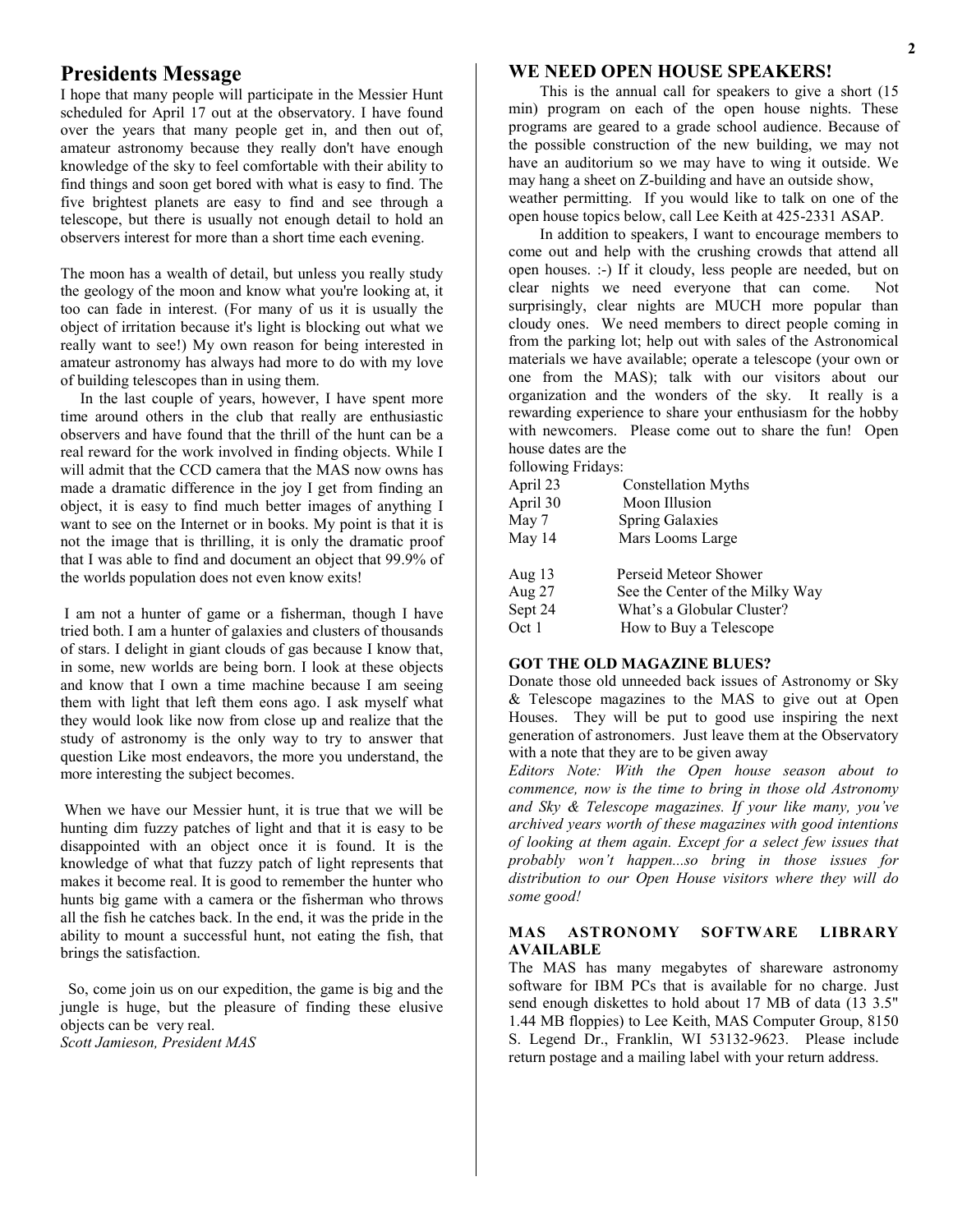### **Library News**

This is the final listing of Brian Ganiere's donation of numerous books. All but the first are second copies for our library , but this serves as a reminder of the wide selection of materials available to all members;...

**1. New Horizons in Amateur Astronomy**: How to search for Meteors, Planets, Galaxies, Variable Stars, Comets, Satellites, Novas, and More; Grant Fjermedal - 1989.

2**. Pale Blue Dot:** A Vision of the Human Future in Space; Carl Sagan - 1994.

**3. Chasing The Shadow**: An Observer's Guide to Eclipses; Joel Harris and Richard Talcott - 1994.

**4. What If The Moon Didn't Exist**: Voyages to earths that Might Have Been; Neil F. Comins - 1993.

**5.Beginner's Guide To Amateur Astronomy**: An Owner's Manual for the Night Sky; David J. Eicher - 1993.

**6. Observing The Constellations**: An A - Z Guide for the Amateur Astonomer; John Sanford - 1989.

**7. Thunderstones And Shooting Stars:** The Meaning of Meteorites; Robert T. Dodd - 1986.

**8. 365 Starry Nights**: An Introduction to Astronomy for Every Night of the Year; Chet Raymo - 1982.

.....the MAS Library contains over 500 books, Chartsatlases, over a dozen VHS videos and computer disks, and over 1200 visual slidesThese resources can be used by any member by arrangement with a keyholder on Saturday member nights, on meeting nights (when at the Obsrvatory) or by arrangementwith the Librarian for special circumstances. Again thank you Brian and the many members that have made contributions to the MAS, making our library one of the most extensive, private Astronomy collections in Wisconsin

*Scott Jamieson, MAS Librarian 421-3517*

*Eds note:The MAS Library has to be one of the big ,mostly undiscovered, resources avialable to all members (for free). In addition to donated materials, such as above, Scott is typically given a \$300 budget every year for new books and material acquisitions. Scott has obtained institutional type discounts (up to 40%) from various book sellers and, as a result, significant quantities of new and current Astronomy books are purchased every year. If you're thinking of buying a book , come in and take a look at our collection..... we probably have it already.*

### **All ya gotta do is ask......**

Opportunities abound for learning to do Grazes, Occultations, Variable Star observing, etc. All you have to do is ask Observatory Director, Gerry Samolyk, " How do I get started?

## **Focal Point Mail - A Free Remote Telescope 3 Site**

I read this article in the December 28, 1998 issue of the Northwest Herald written by Amy Beth Graves of the Associated Press and thought that other club members might find it interesting as well.

"CLEVELAND - Those with a favorite spot in space now can capture that image by accessing and operating an 8-ton robotic telescope."

"On Dec. 15, Case Western Reserve University's telescope went online, allowing amateur and professional astronomers to ask for specific images of celestial bodies."

"To our knowledge, it's the only one the general public will have access to. There were others, but they are no longer online," said Earle Luck, chairman of the school's department."

"Astronomers can have free access to the telescope by filling out a form on the university's web site. They must provide the name of the celestial body, exposure time and if they want colored filters to be used. After the pictures are taken at the Nassau Astronomical Station, they automatically are sent via e-mail to those who requested them."

"No images of the moon or sun are allowed because they are too bright and can damage the telescope. The equipment can focus on faraway stars but is not yet designed to take snapshots of planets or comets."

"Processing requests can take anywhere from days to months, depending on how many people ask for images and how difficult they are to obtain, according to directions on the web site. Fifteen percent of the observing time will be devoted to the public, 20 percent to secondary schools and the rest is for Case Western faculty and students, Luck said."

"The 36-inch telescope sat idle for more than a decade before Luck came up with the idea three years ago for its current use. The astronomy department spent more than \$200,000, some from private donors, to modernize it and get the computer system running."

"When all goes well, teachers will be able to introduce their students to the mysteries of the universe through the telescope and not just through books, Luck said."

"But the location of the observatory could affect how many requests are processed. The telescope is perched high on a hill in Geauga County just east of Chardon, a traditional snowbelt area."

"The telescope starts operating after an outside camera indicates it has kept the North Star in sight for 30 minutes straight, meaning the weather is clear."

*mike marinelle, M²* 

### **In the May Issue....**

We hope to add a Photo section to the May issue of FP that features some newly acquired CCD images including one of a Quasar complete with axial jet.

Lastly, we want to print a listing of new members (including family members) since last fall, because we really do appreciate your joining!